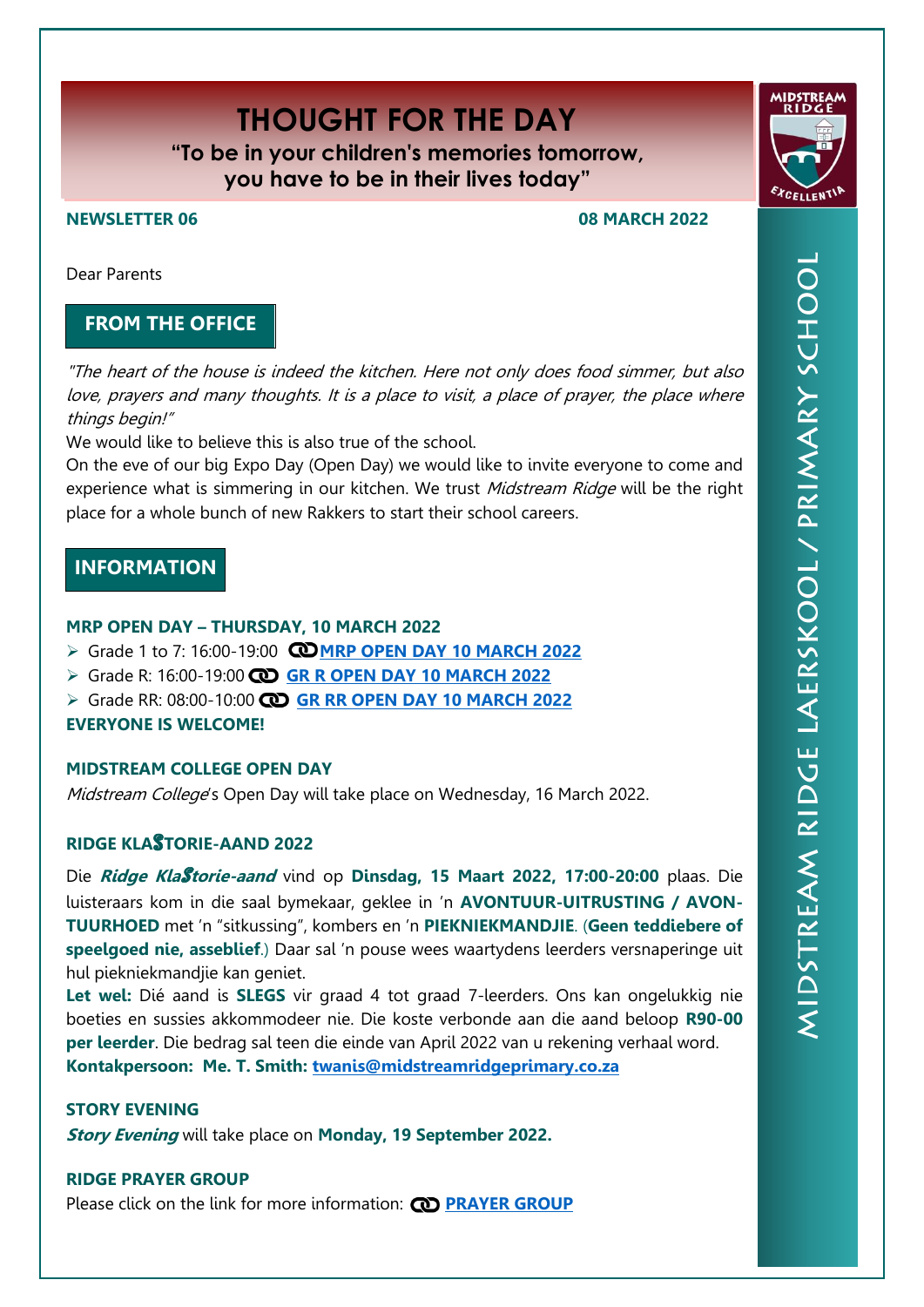#### **NEWSLETTER 06/2022** 2

# **UNIFORM SHOP HOLIDAY TRADING HOURS**

| Friday, 18 March 2022                               | $07:00 - 15:00$ |
|-----------------------------------------------------|-----------------|
| Saturday, 19 March 2022 to Wednesday, 30 March 2022 | Closed          |
| Thursday, 31 March 2022 & Friday, 1 April 2022      | $08:00 - 16:00$ |
| Monday, 4 April 2022                                | $08:00 - 17:00$ |
| From Tuesday, 5 April 2022                          | $07:00 - 17:00$ |

#### **TRUTH**

Please click on the link below for more information regarding the TRUTH Outreach for Term 1:

#### **CO** TRUTH - [FEED A CHILD](https://midstreamridgeprimary.co.za/wp-content/uploads/2022/02/FeedaChildEng2022.pdf)

Mr Harmse challenges Midstream Ridge Primary School: If we raise R30,000 for Feed A Child for 10,000 meals, he will color his hair and moustache, **ORANGE!** At only R40 per learner, this is within reach. We cannot wait to see this new look!  $\odot$ 

#### **RAPUNZEL**

Ever After Stage Productions is proud to present the stage production Rapunzel, from 24-26 March, 2022, at Midstream Ridge Primary School! Book now at **[Computicket](https://tickets.computicket.com/event/rapunzel/6726245)** to secure your seat and avoid disappointment: **[RAPUNZEL](https://midstreamridgeprimary.co.za/wp-content/uploads/2022/03/mrp2022Nuusbrief06Rapunzel.pdf)**

#### **EASTER MEAL 2022**

Our Easter Meal will take place on Thursday, 14 April 2022. Please click on the link below for more information: **[EASTER MEAL](https://midstreamridgeprimary.co.za/wp-content/uploads/2022/03/mrp2022Easter-Meal.pdf)**

#### **RAKKER'S BIRTHDAY!**

Please click on the link below for more information regarding Rakker's birthday celebration. **[RAKKER](https://midstreamridgeprimary.co.za/wp-content/uploads/2022/03/mrp2022RakkerVerjaarsdagBirthday.pdf)**

#### **AFTERCARE CENTRE**

The Aftercare Centre is presenting a holiday programme. Please follow the link for more information and applications: **CO [HOLIDAY PROGRAMME](https://midstreamridgeprimary.co.za/wp-content/uploads/2022/03/2022AftercareHolidayProgrammeMar.pdf)** 

#### **GRADE 1 APPLICATIONS FOR 2023**

We kindly request parents to submit Grade 1 applications for 2023 before the end of April 2022. Please note that the school has switched to an online application system. No hard copy or email applications will be accepted. Please click the following link below to reach the **Admissions** page in order to complete the application:<https://midstreamridgeprimary.co.za/admissions/>

For any enquiries, please contact Corrie Burger at [corrieb@midstreamcollege.co.za](mailto:corrieb@midstreamcollege.co.za) or telephonically on 012 940 9122.

### **GRADE 8 ADMISSIONS 2023**

Grade 8 admissions for 2023 will be open until Friday, 29 April 2022. If you would like your child to attend Midstream College, kindly note that you need to complete the application form online. Please consult the *Midstream College* website for the relevant guidelines and online form. [http://www.midstreamcollege.co.za](http://www.midstreamcollege.co.za/index.php/admissions) – Admissions. For any admission enquiries, contact Ms Carine Cronje

at [carinec@midstreamcollege.co.za.](mailto:mventer@midstreamcollege.co.za)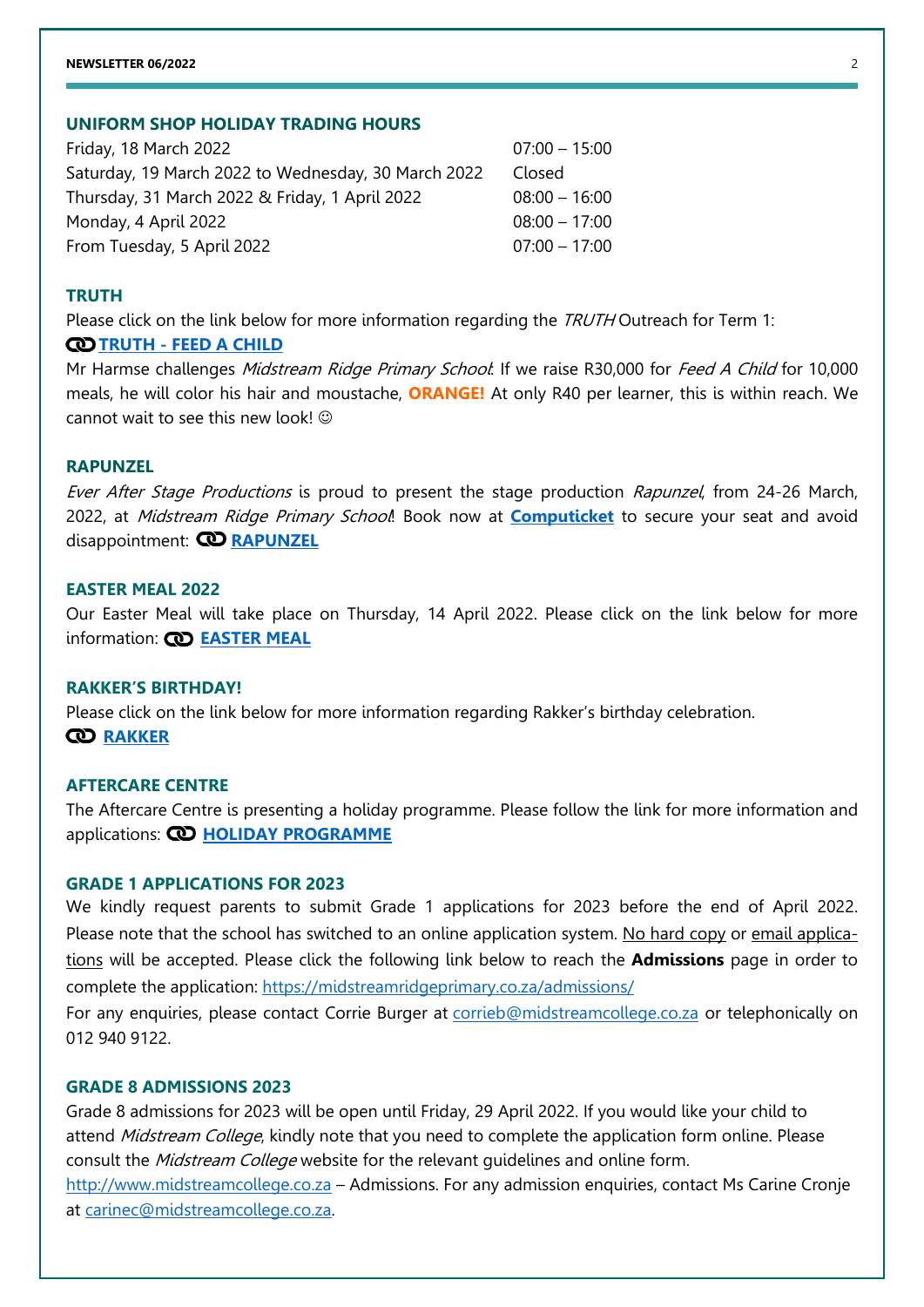#### **SQUASH**

#### **Eastern's Junior Squash Tournament 25-27 February 2022:**

Congratulations to the following learners who participated in this tournament:

 **Girl's u/13** Sarah de Villiers

**Boy's u/13**

Mangaliso Mbatha

# **TECNIFIBRE BLOEM Junior Open Squash Championships 3 – 6 March 2022:**

Congratulations to the following learners on their placements in the province:

**Girl's u/13**

Anushka Janse van Rensburg (5th)

 **Boy's u/13** Mangaliso Mbatha (15<sup>th</sup>) Evan Janse van Rensburg (20th)

#### **EQUESTRIAN**

The following learners participated in the SANESA EVENTING SHOW from 26-27 February 2022. Congratulations to **Zara Pappalardo** who won 1<sup>st</sup> place and **Jodi Slade** who won 4<sup>th</sup> place.

Congratulations to the following learners on their fantastic performance during the SANESA CORE LEAGUE EVENT that took place on the weekend of 5-6 March 2022.

#### **Rylee Clarke**

Equitation (P1EQ03PR) 1<sup>st</sup> place Jumping (P1SJ03PR) 1<sup>st</sup> place Prix Caprilli (P1PC01B) 3rd place

# **Alice Spickett**

Competition Jumping (P2SJ06PR) 5<sup>th</sup> place Jumping (P2SJ05PR) 2<sup>nd</sup> place Handy Hunters - with Jordan - (P1HH01) 2<sup>nd</sup> place Prix Caprilli (P1PC01B) 3rd place Dressage (P2DR06APR) 3rd place Dressage (P2DR06BPR) 3<sup>rd</sup> place Working Hunters (P1WH01) 1<sup>st</sup> place

#### **Zara Pappalardo**

Elementary Dressage (P5DR08) 70% 1<sup>st</sup> place Intermediate Equitation (P6EQ06) 1<sup>st</sup> place Level 7 Performance Riding (P7PR06) 1<sup>st</sup> place Novice Prix Caprilli (P3PC01a) 1<sup>st</sup> place Novice Prix Caprilli (P3PC01b) 1<sup>st</sup> place Level 7 Working Riding (P7WR06) 1<sup>st</sup> place Level 5 Working Hunter (P5WH03) 1<sup>st</sup> place Level 5 90cm Jumping (P5SJ12) 2<sup>nd</sup> place